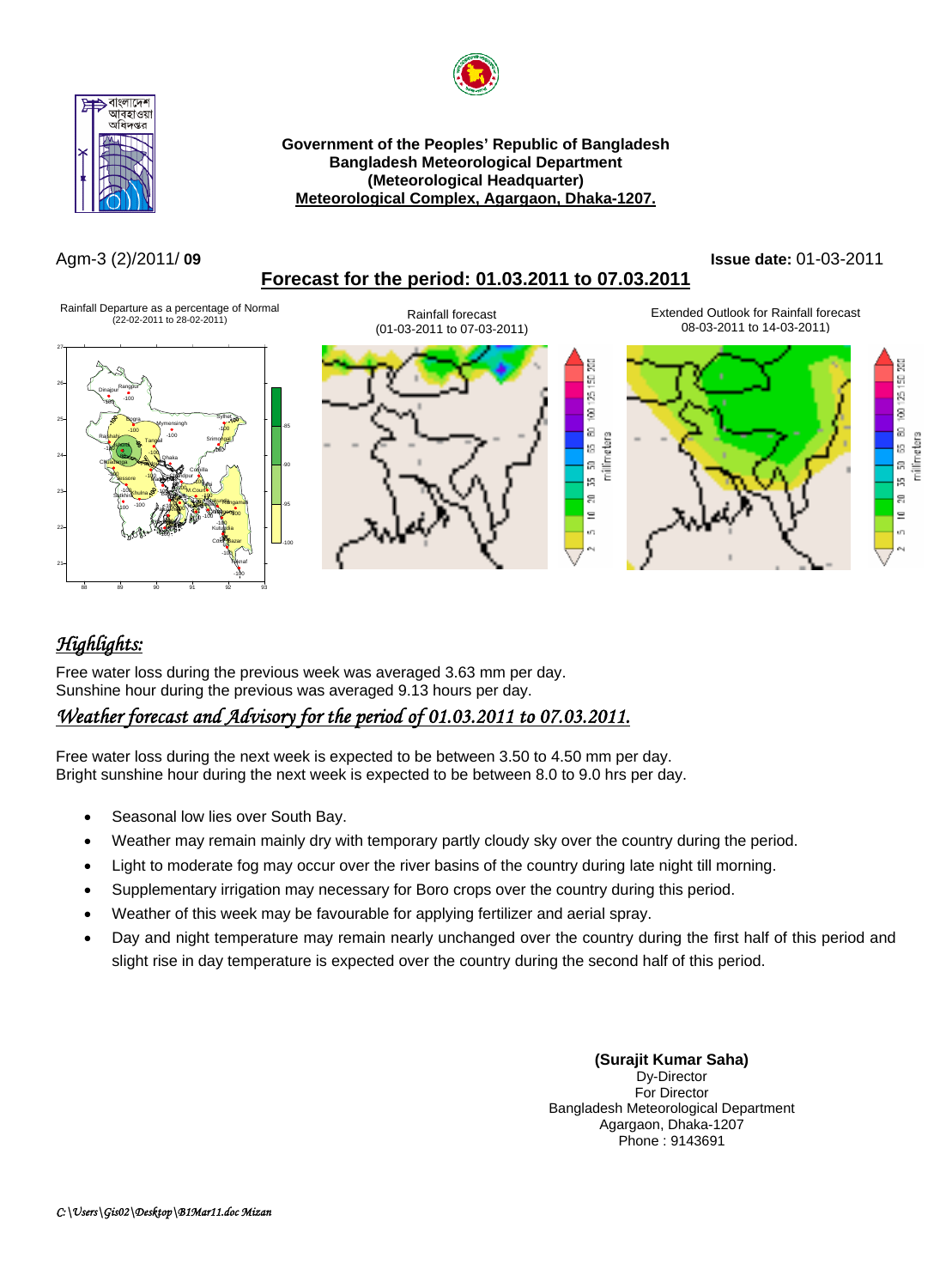## পূৰ্বাভাস, সময়: **০১-০৩-২০১১ থেকে ০৭-০৩-২০১১**



#### *প্ৰধান বৈশিষ্ট্য সমূহঃ-*

গত সপ্তাহের দৈনিক বাষ্পীভবনের গড় ৩.৬৩ মিঃমিঃ ছিল। গত সপ্তাহের দৈনিক সূর্যকিরণ কালের গড় ৯.১৩ ঘন্টা ছিল।

## আবহাওয়া পূৰ্বাভাসঃ- ০১-০৩-২০১১ ইং থেকে ০৭-০৩-২০১১ ইং পৰ্যন্ত।

আগামী সপ্তাহের বাম্পীভবনের দৈনিক গড় মান ৩.৫০ মিঃমিঃ থেকে ৪.৫০ মিঃমিঃ থাকতে পারে। আগামী সপ্তাহের সূর্যকিরণকালের দৈনিক গড় মান ৮.০ ঘন্টা থেকে ৯.০ ঘন্টা থাকতে পারে।

- দক্ষিণ বঙ্গোপসাগরে একটি মৌসুমী লঘুচাপ অবস্থান করছে।
- এ সপ্তাহে আকাশ অস্থায়ী ভাবে আংশিক মেঘলাসহ সারাদেশের আবহাওয়া প্রধানতঃ শুষ্ক থাকতে পারে।
- এ সময়ে শেষ রাত থেকে সকাল পর্যন্ত দেশের নদী অববাহিকায় হালকা থেকে মাঝারী ধরনের কুয়াশা পড়তে পারে।
- এ সময়ে বোরো শস্যের জন্য সম্পূরক সেচের প্রয়োজন হতে পারে।
- এ সপ্তাহের আবহাওয়া সার প্রয়োগ ও উপর থেকে কীটনাশক ছিটানোর উপযোগী থাকতে পারে।
- এ সপ্তাহের প্রথমার্ধে দিন ও রাতের তাপমাত্রা প্রায় অপরিবর্তীত থাকতে পারে এবং দ্বিতীয়ার্ধে দিনের তাপমাত্রা সামান্য বৃদ্ধি পেতে পারে

 $\ensuremath{\mathsf{I}}$ 

(সুরজিত কুমার সাহা) উপ-পরিচালক পরিচালকের পক্ষে বাংলাদেশ আবহাওয়া অধিদপ্তর, ঢাকা-১২০৭।